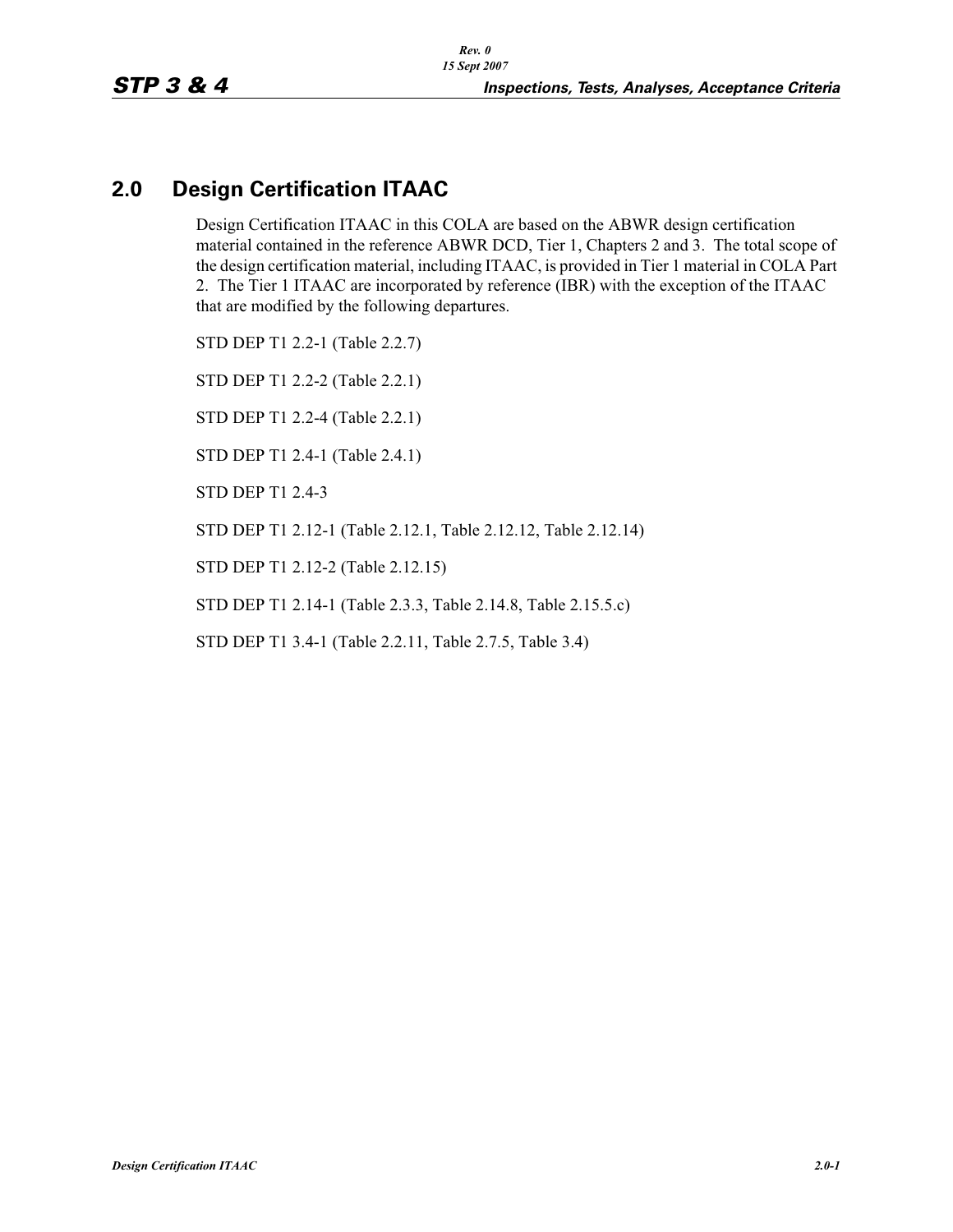| 8<br>Tabl<br>The RCIS provides an automatic control rod<br>hollow piston/ball nut separation switches<br>separated control rod if selected with the<br>RPS mode switch in Startup Mode or Run<br>A signal from the NMS MRBM at above<br>the two control rods associated with the<br>A signal from the CRD System FMCRD<br>when in Refuel Mode that only permits<br>same HCU being withdrawn from the<br>A signal from the RPS Mode Switch<br>(withdrawal block applies only to<br>Design Commitment<br>withdrawal block in response to:<br>the low power setpoint.<br>Tier 1 Subsection 2.2.1<br>core at anytime.<br>Mode). | le 2.2.1 Rod Control and Information System<br>Inspections, Tests, Analyses and Acceptance Criteria<br>MRBM at above low power setpoint; and<br>RPS Mode Switch; and from control rods<br>using simulated signals from the NMS<br>and Startup and Run Mode positions of<br>from the FMCRD separation switches<br>Tests will be conducted on the RCIS<br>of the same HCU and Refuel Mode<br>Inspection, Tests, Analyses<br>position of RPS Mode Switch.<br>Rod Control and Information System | FMCRD separation switches (withdrawal<br>A control rod withdrawal block signal occurs<br>control rod if selected with the RPS mode<br>when the RPS mode switch is in Refuel<br>switch in Startup Mode or Run Mode),<br>An attempt to withdraw a control rod,<br>NMS MRBM at above the low power<br>block is only applicable to separated<br>associated with the same HCU are<br>upon receipt of simulated signals from:<br>Mode and the two control rods<br>Acceptance Criteria<br>withdrawn.<br>setpoint.<br>$\sigma$<br>ပ<br>≏<br>8. |
|-----------------------------------------------------------------------------------------------------------------------------------------------------------------------------------------------------------------------------------------------------------------------------------------------------------------------------------------------------------------------------------------------------------------------------------------------------------------------------------------------------------------------------------------------------------------------------------------------------------------------------|----------------------------------------------------------------------------------------------------------------------------------------------------------------------------------------------------------------------------------------------------------------------------------------------------------------------------------------------------------------------------------------------------------------------------------------------------------------------------------------------|----------------------------------------------------------------------------------------------------------------------------------------------------------------------------------------------------------------------------------------------------------------------------------------------------------------------------------------------------------------------------------------------------------------------------------------------------------------------------------------------------------------------------------------|
| 11. The RCIS is powered by two non-Class 1E<br>uninterruptible supplies.                                                                                                                                                                                                                                                                                                                                                                                                                                                                                                                                                    | one non- Class 1E uninterruptible power<br>RCIS by providing a test signal in only<br>11. Tests will be performed on the as-built<br>supply at a time.                                                                                                                                                                                                                                                                                                                                       | ehannel at a time in only the one power supply.<br>11. The test signal exists <del>in only one control</del>                                                                                                                                                                                                                                                                                                                                                                                                                           |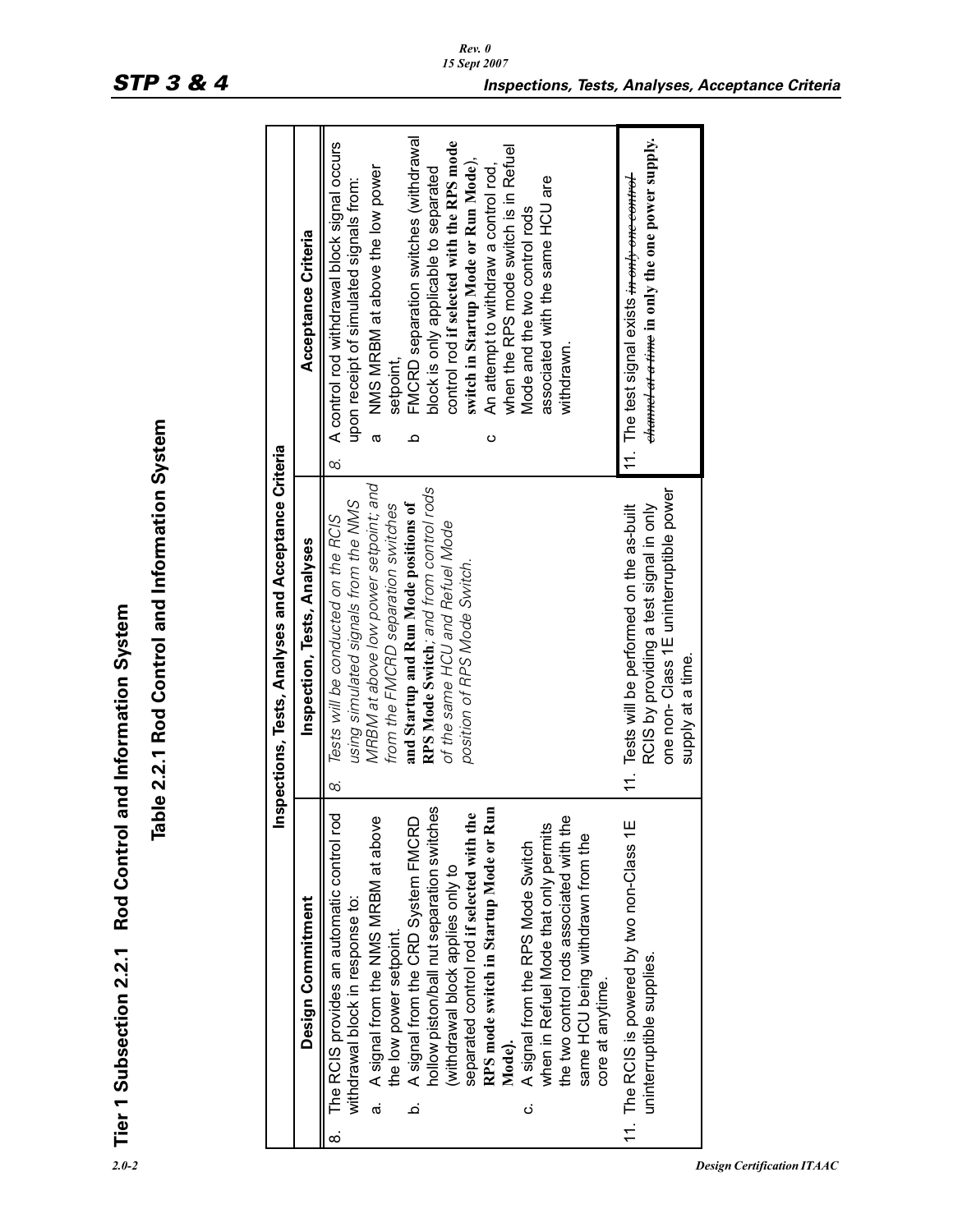|                                                          |                                                      | Acceptance Criteria          | pressure when reactor power is above 40%.<br>either a simulated signals indicating turbine<br>5. The RPS initiates an RIP trip on receipt of<br>stop valve closure or low control valve oil                                           |
|----------------------------------------------------------|------------------------------------------------------|------------------------------|---------------------------------------------------------------------------------------------------------------------------------------------------------------------------------------------------------------------------------------|
| Table 2.2.7 Reactor Protection Sytstem                   | Inspections, Tests, Analyses and Acceptance Criteria | Inspections, Tests, Analyses | 5. Test will be conducted on the as-built RPS<br>turbine control valve oil pressure and turbine<br>using simulated turbine stop valve position,<br>first stage pressure NMS STP signals.                                              |
| <b>Tier 1 Subsection 2.2.7 Reactor Protection System</b> |                                                      | Design Commitment            | 5. RPS initiates an RIP trip on receipt of either<br>a turbine stop valve closure or a low turbine<br>reactor power is above 40% (from <del>a turbine</del><br>control valve oil pressure signal when<br>first stage NMS STP signal). |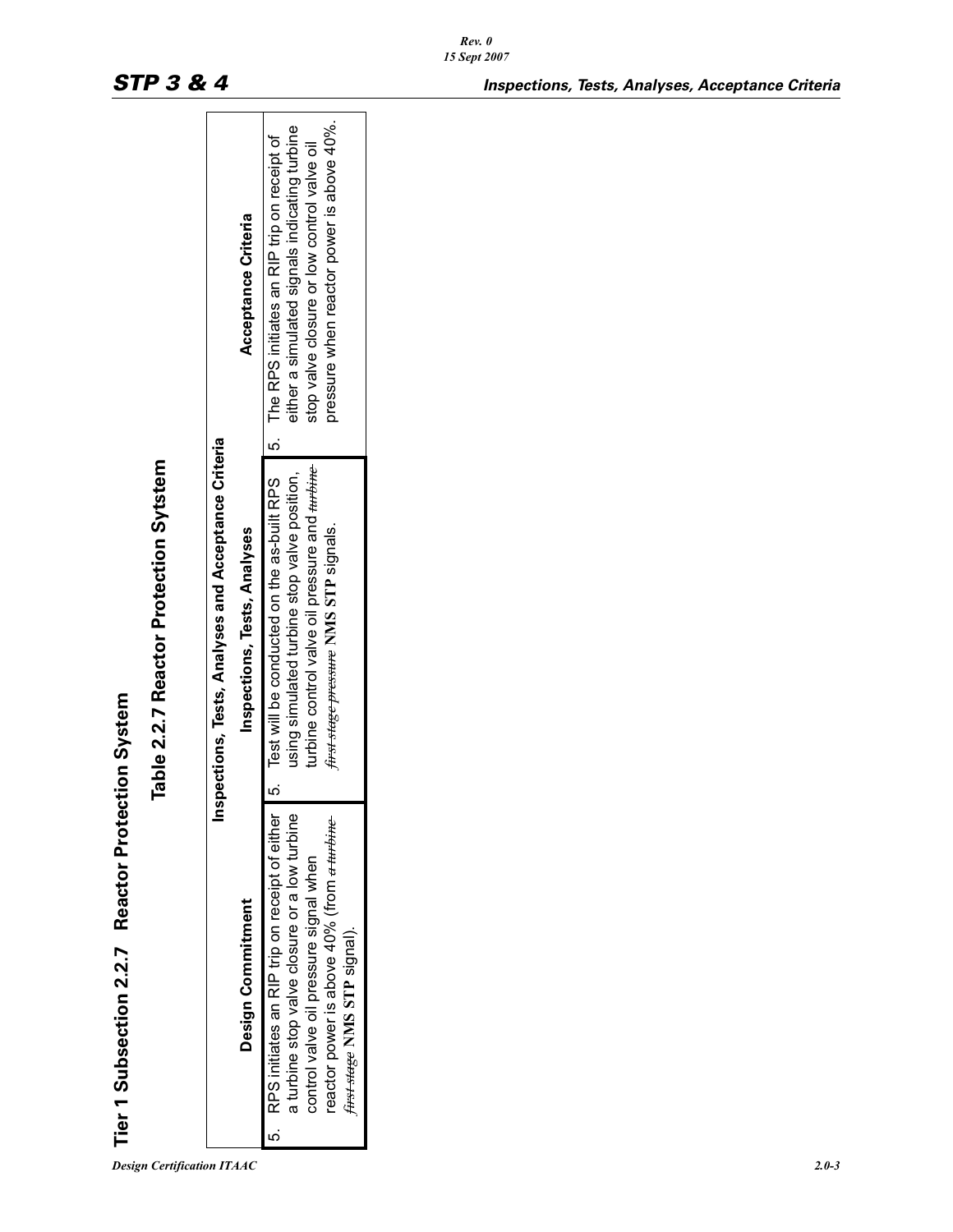| $\overline{\phantom{a}}$ |
|--------------------------|
|                          |
|                          |
|                          |

|                         |                                                                                                                                                                                                    | Tier 1 Subsection 2.2.11 <del>Process Computer System</del> Plant Computer Functions (PCFs)                                                                             |                                                                                                                                    |
|-------------------------|----------------------------------------------------------------------------------------------------------------------------------------------------------------------------------------------------|-------------------------------------------------------------------------------------------------------------------------------------------------------------------------|------------------------------------------------------------------------------------------------------------------------------------|
|                         |                                                                                                                                                                                                    | Table 2.2.11 Process Computer System Plant Computer Functions                                                                                                           |                                                                                                                                    |
|                         |                                                                                                                                                                                                    | Inspections, Tests, Analyses and Acceptance Criteria                                                                                                                    |                                                                                                                                    |
|                         | Design Commitment                                                                                                                                                                                  | Inspections, Tests, Analyses                                                                                                                                            | Acceptance Criteria                                                                                                                |
|                         | The PICS equipment comprising performing<br>the PCS PCFs is defined in Section 2.2.11.                                                                                                             | Inspections of the as-built system will be<br>conducted.                                                                                                                | implementing the PCFs conforms with the<br>The as-built PGS PICS equipment<br>description in Section 2.2.11.                       |
| $\overline{\mathsf{N}}$ | calibration and fuel operating thermal limits<br>data to the ATLM function of the RCIS.<br>The PCS PCFs provide LPRM                                                                               | conducted using simulated plant input<br>2. Tests of the as-built PCS PCFs will be<br>signals.                                                                          | data are received by the ATLM function of<br>LPRM calibration and fuel thermal limits<br>the RCIS<br>$\overline{a}$                |
| .<br>ო                  | develop in the plant during operations in the<br>automatically <del>reverts</del> revert to the manual<br>In the event that abnormal conditions<br>automatic mode, the PCS PCFs<br>operating mode. | conducted using simulated abnormal plant<br>input signals, while the PCS PCFs is are in<br>Tests of the as-built PCS PCFs will be<br>the automatic operating mode.<br>က | signals, the PCS PCFs automatically reverts<br>3. Upon receipt of the abnormal plant input<br>revert to the manual operating mode. |
|                         |                                                                                                                                                                                                    |                                                                                                                                                                         |                                                                                                                                    |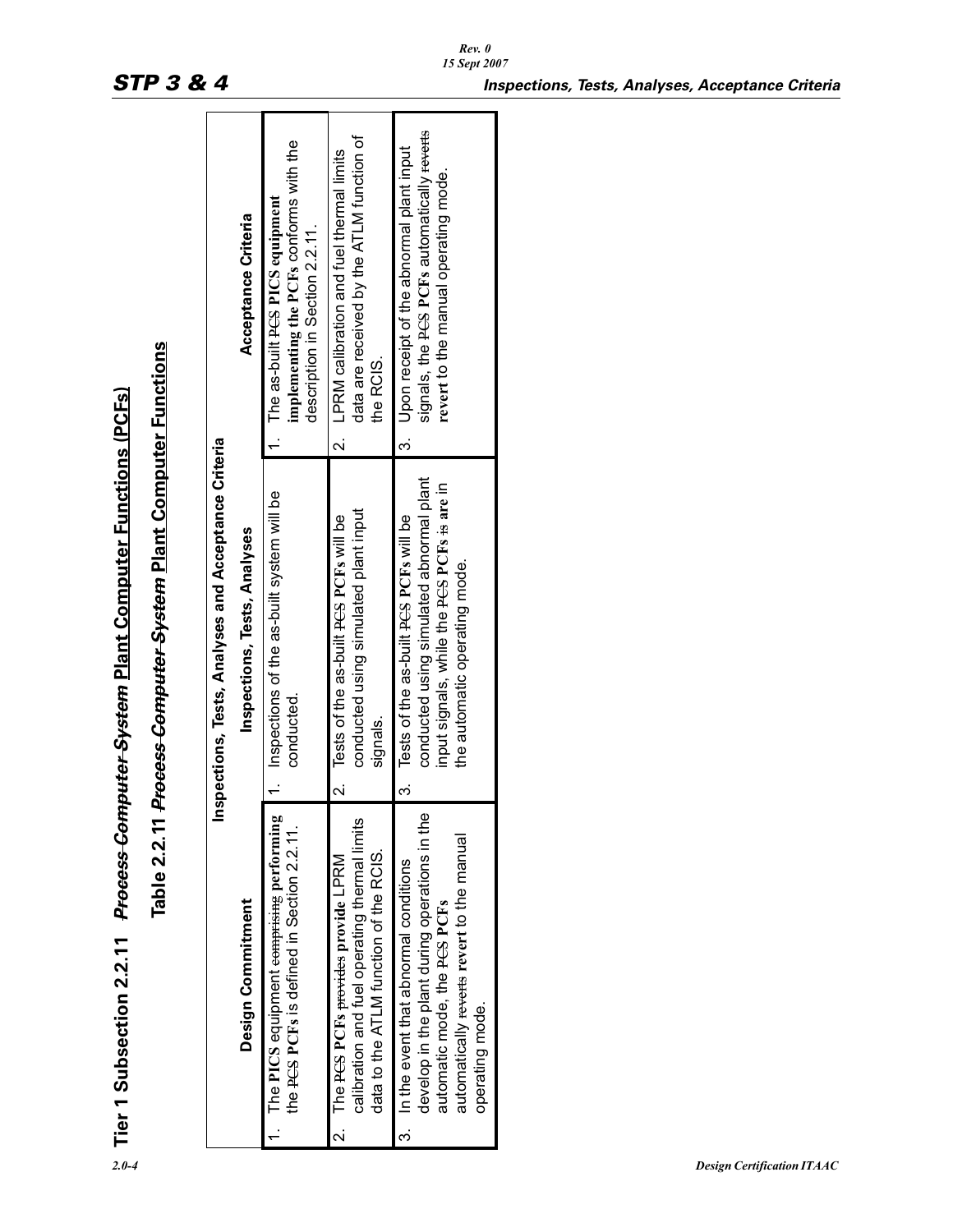| I                  |
|--------------------|
|                    |
| $\frac{1}{2}$      |
|                    |
|                    |
|                    |
|                    |
|                    |
|                    |
| ;<br>;             |
|                    |
| l                  |
|                    |
|                    |
|                    |
|                    |
|                    |
|                    |
|                    |
| ິ<br>ເ<br>$\vdots$ |
|                    |
|                    |
|                    |
|                    |
|                    |
|                    |
| $\frac{1}{2}$      |
|                    |
| ľ                  |

|                                                                                        |                                                      | Acceptance Criteria          | monitoring equipment is activated upon<br>2. Each CAMS division oxygen/hydrogen<br>receipt of the test signals.                                                                             | electrical isolation exists between Class<br>electrical isolation exists between these<br>The test signal exists only in the Class<br>Class 1E divisions and non-Class 1E<br>In the CAMS, physical separation or<br>1E divisions. Physical separation or<br>1E division under test in the CAMS.<br>equipment.<br>.<br>ف<br>σà<br>က |
|----------------------------------------------------------------------------------------|------------------------------------------------------|------------------------------|---------------------------------------------------------------------------------------------------------------------------------------------------------------------------------------------|------------------------------------------------------------------------------------------------------------------------------------------------------------------------------------------------------------------------------------------------------------------------------------------------------------------------------------|
| Table 2.3.3 Containment Atmospheric Monitoring System<br>Atmospheric Monitoring System | Inspections, Tests, Analyses and Acceptance Criteria | Inspections, Tests, Analyses | oxygen/hydrogen monitoring equipment will<br>2. Tests <del>of each division</del> of the as-built CAMS<br>be conducted using manual controls and<br>simulated automatic initiation signals. | CAMS radiation channels by providing a<br>test signal to only one Class 1E division<br>radiation channels <del>divisions in the CAMs</del><br>Tests will be performed on each of the<br>Inspection of the as-built Class 1E<br>will be performed.<br>at a time.<br>$\vec{a}$<br>خ<br>က                                             |
| Tier 1 Subsection 2.3.3 Containment                                                    |                                                      | Design Commitment            | 2. Operation of each CAMS oxygen/hydrogen<br>activated manually by the operator or<br>monitoring equipment <del>division</del> can be<br>automatically.                                     | Each CAMS division of radiation channels is<br>independence is provided between Class 1E<br>powered from its respective divisional Class<br>divisions, and between Class 1E divisions<br>1E power source. In the CAMS,<br>and non-Class 1E equipment.<br>.<br>ო                                                                    |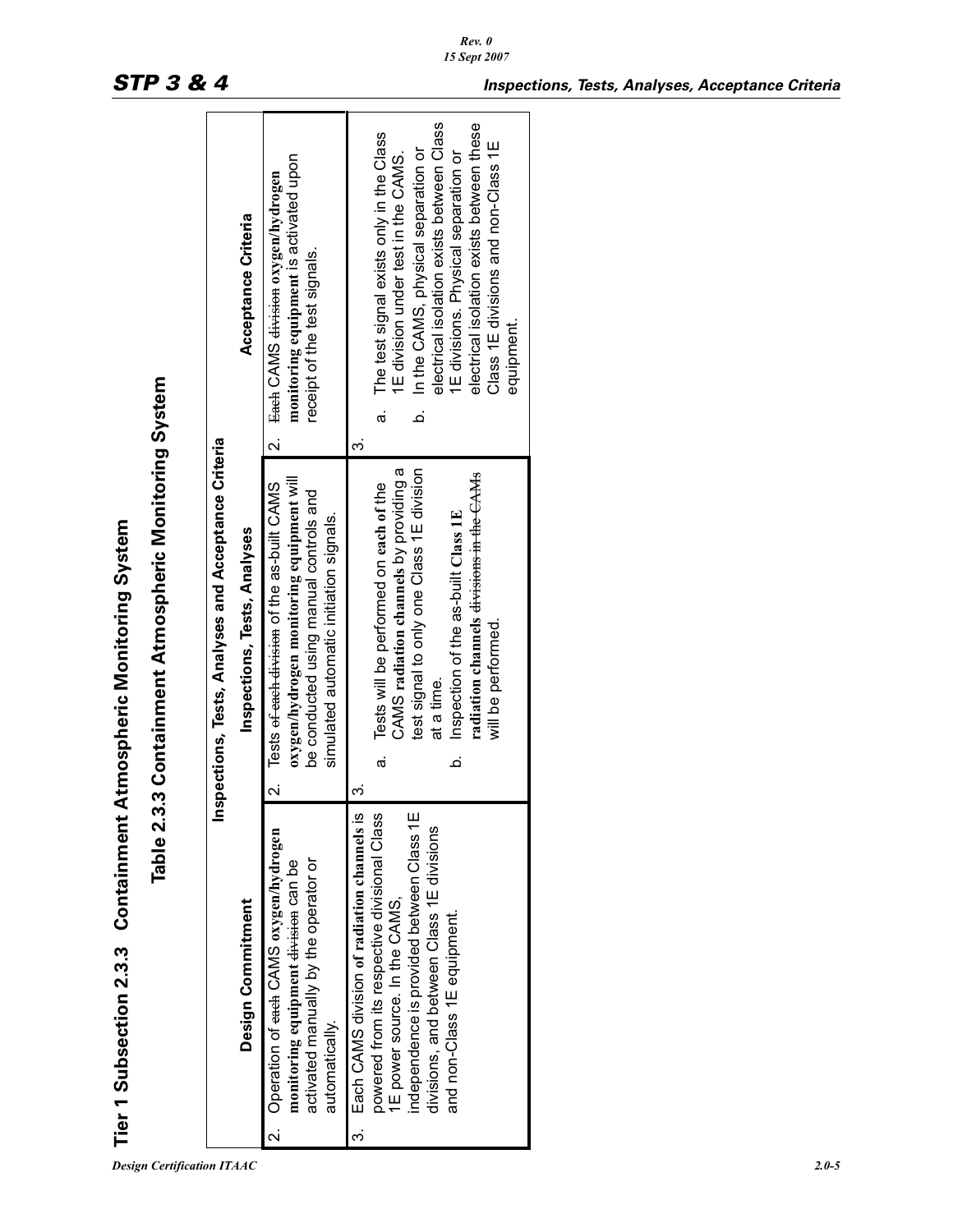|                                                     | Acceptance Criteria          | is greater than or equal to 350 m <sup>3</sup> /h in the<br>augmented fuel pool cooling mode. Heat<br>exchanger heat removal capacity in this<br>mode is bounded by suppression pool<br>cooling requirements.                                                                                                                                      |
|-----------------------------------------------------|------------------------------|----------------------------------------------------------------------------------------------------------------------------------------------------------------------------------------------------------------------------------------------------------------------------------------------------------------------------------------------------|
| Inspections, Tets, Analyses and Acceptance Criteria | Inspections, Tests, Analyses | 7. Tests will be performed to determine system 7. The RHR tube side heat exchanger flow rate<br>flow rate through each heat exchanger in the<br>performed to verify that the augmented fuel<br>suppression pool cooling requirements.<br>augmented fuel pool cooling mode.<br>Inspections and analyses shall be<br>pool cooling mode is bounded by |
| Table 2.4.1 Residual Heat Removal System            | Design Commitment            | the RHR tube side heat exchanger flow rate<br>for Divisions B or C is no less than 350 m <sup>3</sup> /h<br>this mode is bounded by suppression pool<br>(heat exchanger heat removal capacity in<br>7. In the augmented fuel pool cooling mode,<br>cooling requirements).                                                                          |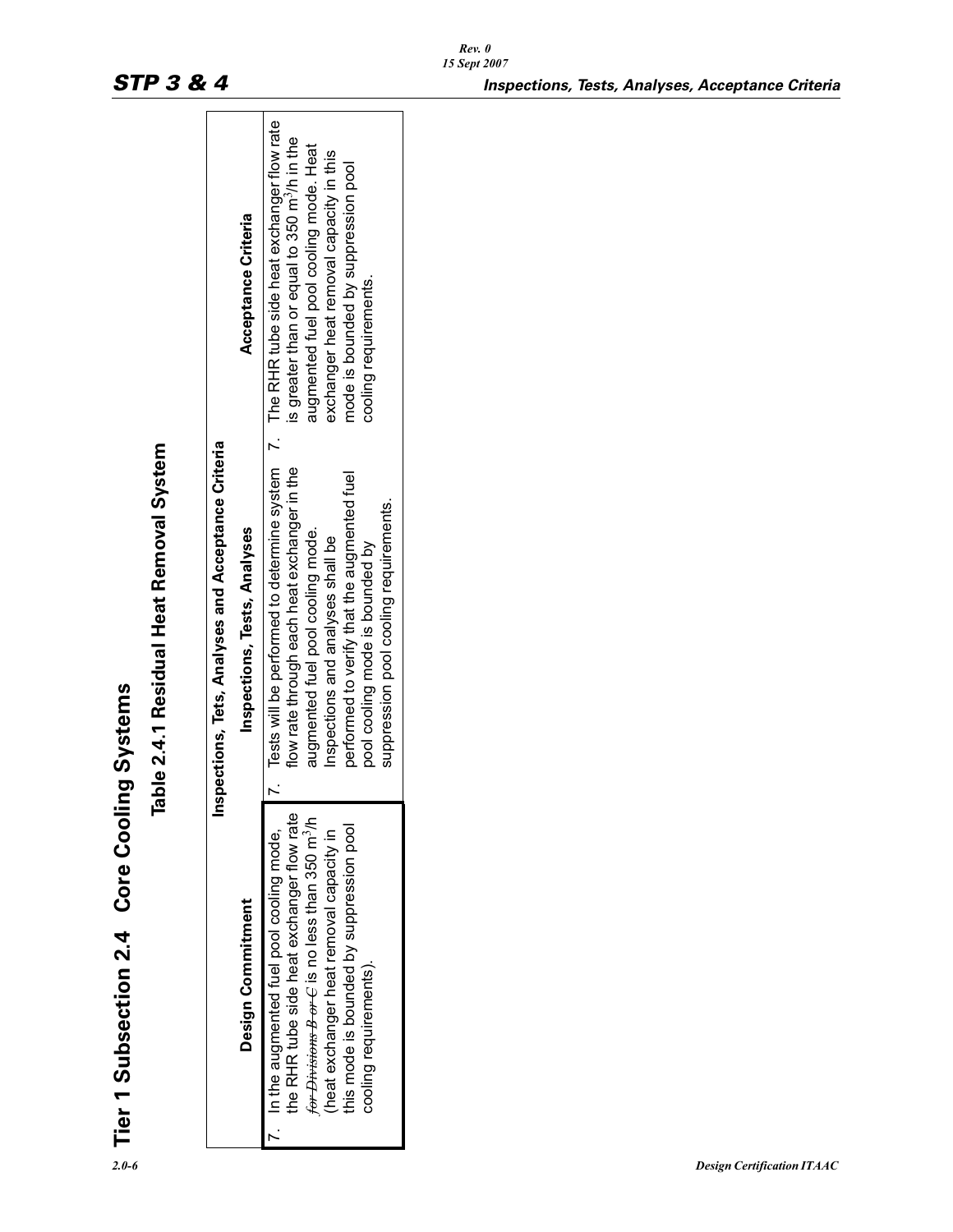## **Tier 1 Subsection 2.4.4 Reactor Core Isolation Cooling System**

STD DEP T1 2.4-3

The Reactor Core Isolation Cooling System (RCIC) alternate design description was provided in ABWR Licensing Topical Report NEDE- 32999P, "Advanced Boiling Water Reactor (ABWR) with Alternate RCIC Turbine-Pump Design," dated December 2006. This information on pages C-4 through C-6 of the Licensing Topical Report is incorporated by reference.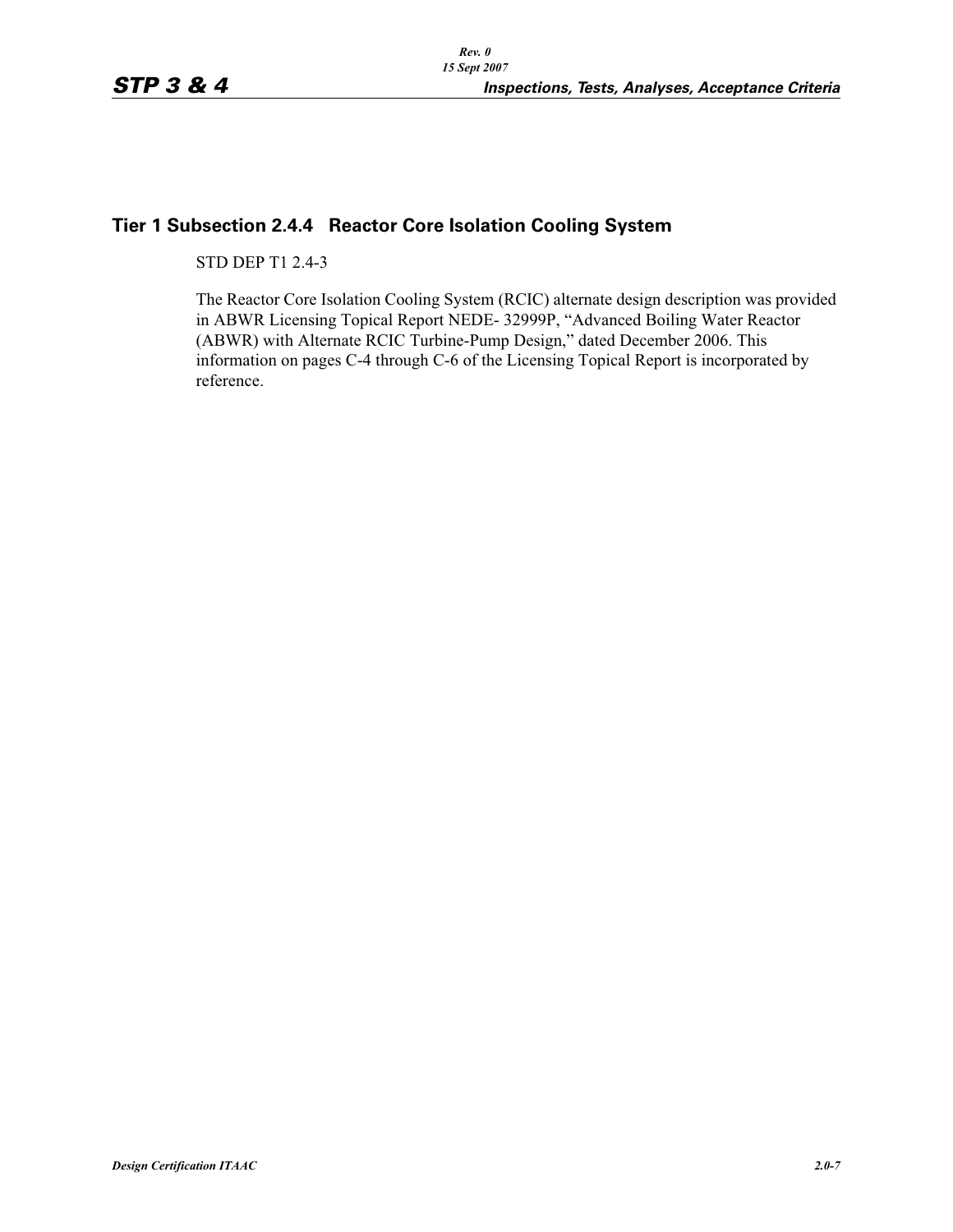|                          | Tier 1 Subsection 2.7.5 Multiplexing System Data Communication                                                                                                                                                                                                                                                                                                                                                                                       |                                     | Table 2.7.5 Essential Multiplexing System                                                                                                                                                                                                                                                                                                                                                               |                         |                                                                                                                                                                                                                                                                                             |
|--------------------------|------------------------------------------------------------------------------------------------------------------------------------------------------------------------------------------------------------------------------------------------------------------------------------------------------------------------------------------------------------------------------------------------------------------------------------------------------|-------------------------------------|---------------------------------------------------------------------------------------------------------------------------------------------------------------------------------------------------------------------------------------------------------------------------------------------------------------------------------------------------------------------------------------------------------|-------------------------|---------------------------------------------------------------------------------------------------------------------------------------------------------------------------------------------------------------------------------------------------------------------------------------------|
|                          |                                                                                                                                                                                                                                                                                                                                                                                                                                                      |                                     | Inspections, Tests, Analyses and Acceptance Criteria                                                                                                                                                                                                                                                                                                                                                    |                         |                                                                                                                                                                                                                                                                                             |
|                          | Design Commitment                                                                                                                                                                                                                                                                                                                                                                                                                                    |                                     | Inspections, Tests, Analyses                                                                                                                                                                                                                                                                                                                                                                            |                         | Acceptance Criteria                                                                                                                                                                                                                                                                         |
|                          | The equipment <del>comprising the Multiplexing</del><br>System providing the ECFs and NECFs is<br>defined in Section 2.7.5.                                                                                                                                                                                                                                                                                                                          |                                     | equipment implementing the ECFs and the<br>Inspection of the as-built <del>EMS and NEMS</del><br>NECFs will be conducted                                                                                                                                                                                                                                                                                |                         | NECFs conforms with the description in<br>equipment implementing the ECFs and<br>The as-built <del><i>EMS and NEMS</i></del> conform<br>Section 2.7.5.                                                                                                                                      |
| $\overline{\mathcal{N}}$ | <b>EMS The ECFs mees use a deterministic</b><br>communications protocol.                                                                                                                                                                                                                                                                                                                                                                             | $\overline{\mathsf{N}}$             | protocols will be conducted in a test<br>Tests of the <b>EMS ECTs</b> communications<br>facility.                                                                                                                                                                                                                                                                                                       | $\overline{\mathbf{v}}$ | <b>EMS</b> The ECFs meet use a deterministic<br>communications <del>protocol</del> protocols.                                                                                                                                                                                               |
| က                        | isolating transmission medium and buffering<br>Data communications from <b>EMS</b> equipment<br>devices. Data cannot be transmitted from<br>related systems or devices uses use an<br>implementing the ECFs to non-safety-<br>the non-safety-related side to EHS<br>equipment implementing the ECFs.                                                                                                                                                 | က                                   | Tests on the EMS ECFs data communications<br>will be conducted in a test facility.                                                                                                                                                                                                                                                                                                                      | 3.                      | between EHS safety-related and non-safety-<br>Control or timing signals are not exchanged<br>transfer from the EHS safety-related to the<br>implementing the ECFs only permits data<br>non-safety-related systems or devices<br>EMS communications Equipment<br>related systems or devices. |
| 4.                       | (either a cable break or device failure) within<br><del>The EMS</del> Equipment implementing the ECFs<br>reconfiguration the error is detected with no<br>accommodates single failure <del>of one channel</del><br>continue normal <del>operation</del> function after<br>automatically <del>reconfigures after detecting</del><br>a division. The system returns to ECFs<br>interruption of data communication.<br>features automatic self-test and | 4.<br>ن<br>$\dot{\sigma}$<br>.<br>ف | Tests will be conducted on each as-built EMS<br>division of equipment implementing the ECFs<br>by individually simulating the following, while<br>simultaneously transmitting and monitoring<br>Loss of one $\epsilon$ <sub><i>HH</i></sub> control area cabinet<br>Loss of one RHU local area cabinet<br>implementing the ECFs.<br>implementing the ECFs.<br>Single cable break.<br>test data streams: | 4.                      | communication as a result of the fault. Fault<br>occurrence is displayed in the main control<br>There is no loss of <del>EMS</del> essential data<br>room.                                                                                                                                  |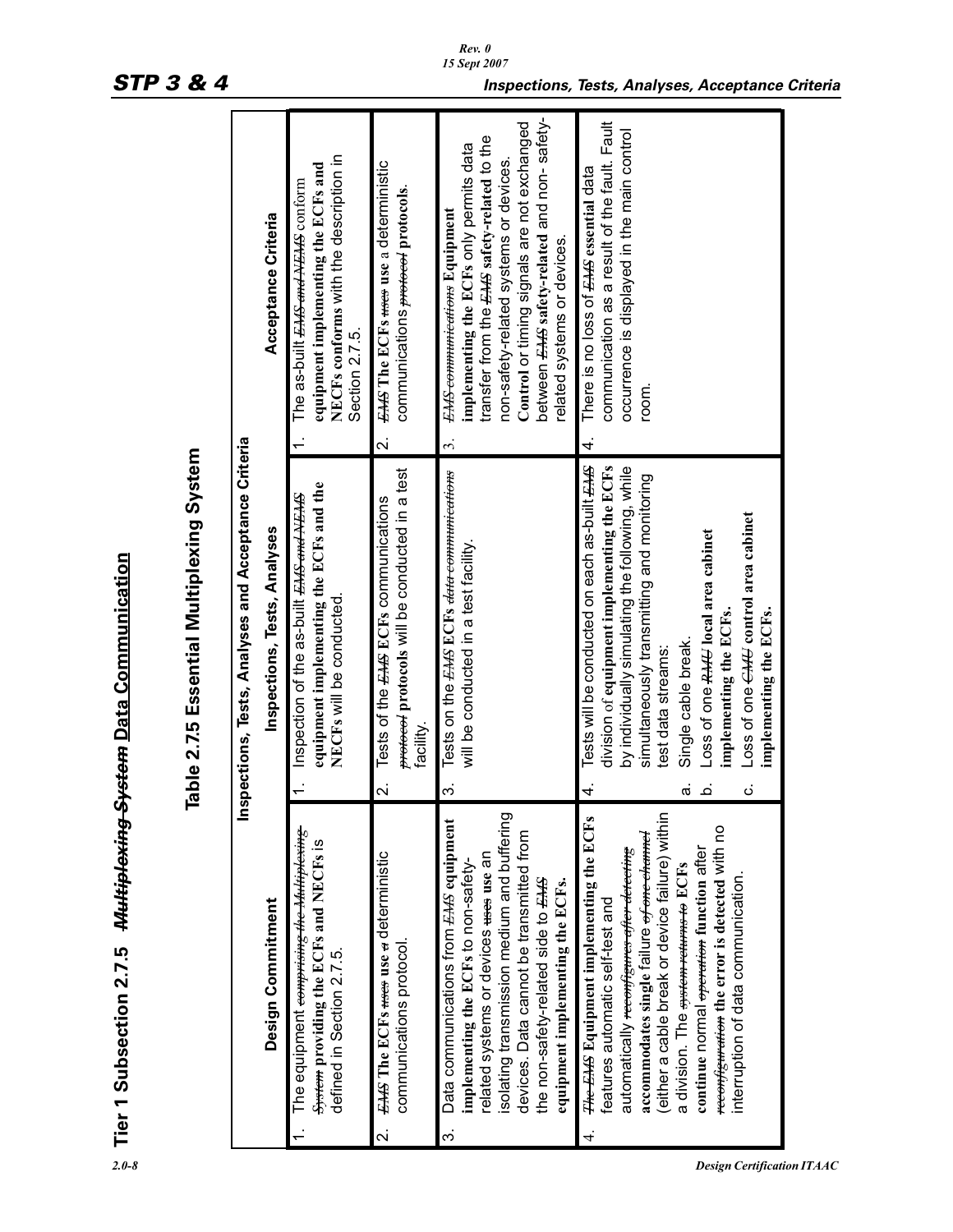|     | Tier 1 Subsection 2.7.5 <del>Multiplexing System</del> <u>Data Communication</u>                                                                                                                                                                                                                                          | Table 2.7-5 Essential Multiplexing System (Continued)                                                                                                                                                                                                         |                                                                                                                                                                                                                                                                                                                                                                                                       |
|-----|---------------------------------------------------------------------------------------------------------------------------------------------------------------------------------------------------------------------------------------------------------------------------------------------------------------------------|---------------------------------------------------------------------------------------------------------------------------------------------------------------------------------------------------------------------------------------------------------------|-------------------------------------------------------------------------------------------------------------------------------------------------------------------------------------------------------------------------------------------------------------------------------------------------------------------------------------------------------------------------------------------------------|
|     | lins                                                                                                                                                                                                                                                                                                                      | pections, Tests, Analyses and Acceptance Criteria                                                                                                                                                                                                             |                                                                                                                                                                                                                                                                                                                                                                                                       |
|     | Design Commitment                                                                                                                                                                                                                                                                                                         | Inspections, Tests, Analyses                                                                                                                                                                                                                                  | Acceptance Criteria                                                                                                                                                                                                                                                                                                                                                                                   |
| ເດ່ | Loss of data communications in a division of<br><b>EMS</b> equipment implementing the ECFs does<br>not cause transient or erroneous data to<br>occur at system outputs.                                                                                                                                                   | time. While simulated input signals are being<br>EMS equipment implementing the ECFs at a<br>transmitted cable segments in redundant<br>Tests will be performed in one division of<br>paths will be disconnected and EHS the<br>ECFs outputs monitored.<br>ιó | generation of transient or erroneous signals.<br>Data communication is lost without<br>ιó.                                                                                                                                                                                                                                                                                                            |
| ဖ   | respective division's uniterruptible Class 1E<br>implementing the ECFs is powered from its<br>between Class 1E divisions, and between<br>DC division vital AC power. In the EMS For<br>Each of four EAS divisions of equipment<br>Class 1E divisions and non-Class 1E<br>the ECFs, independence is provided<br>equipment. | providing a test signal in only one Class<br>Inspection of the as-installed Class 1E<br>divisions in the EMS will be performed.<br>equipment implementing the ECFs by<br>Tests will be performed on EAS<br>1E division at a time.<br>خ<br>a.<br>ဖ             | electrical isolation exists between Class<br>electrical isolation exists between these<br>In the EMS For equipment implementing<br>The test signal exists only in the Class<br>Class 1E divisions and non-Class 1E<br>1E divisions. Physical separation or<br>equipment implementing the ECFs<br>1E division under test in the EAS<br>the ECFs, physical separation or<br>equipment.<br>نم.<br>ದ<br>ဖ |
|     | provided for the EMS ECFs are as defined in<br>7. Main control room alarms and displays<br>Section 2.7.5.                                                                                                                                                                                                                 | 7. Inspections will be performed on the main<br>control room alarms and displays for the<br>EAS ECFs.                                                                                                                                                         | retrieved in the main control room as defined<br>Alarms and displays exist or can be<br>in Section 2.7.5.<br>$\ddot{ }$                                                                                                                                                                                                                                                                               |
|     |                                                                                                                                                                                                                                                                                                                           |                                                                                                                                                                                                                                                               |                                                                                                                                                                                                                                                                                                                                                                                                       |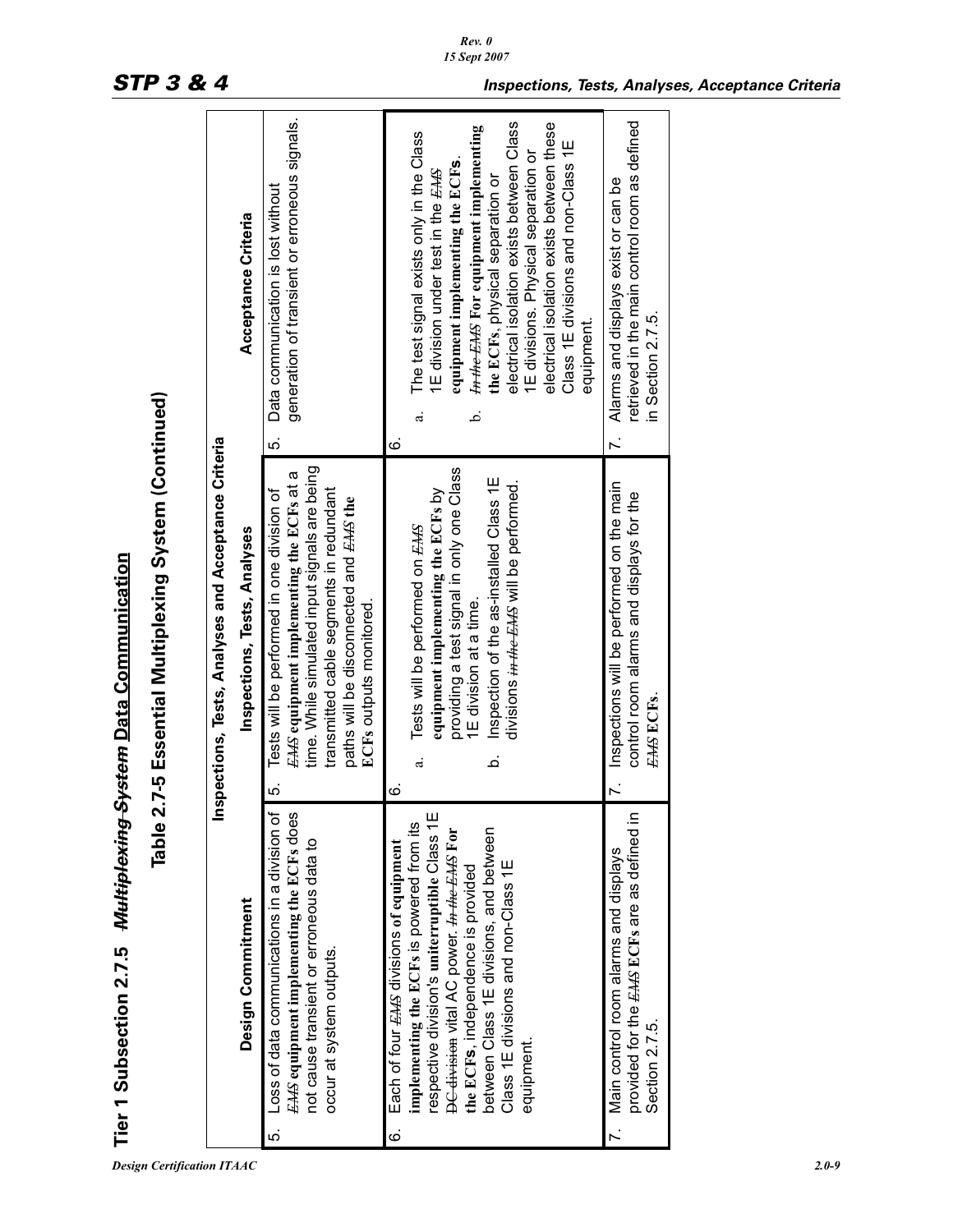| Tier 1 Subsection 2.12.1                                                                                                                                                                                                   | Electrical Power Distribution System                                                                                                                                      |                                                                                                                                                                                                                                                                                                                  |
|----------------------------------------------------------------------------------------------------------------------------------------------------------------------------------------------------------------------------|---------------------------------------------------------------------------------------------------------------------------------------------------------------------------|------------------------------------------------------------------------------------------------------------------------------------------------------------------------------------------------------------------------------------------------------------------------------------------------------------------|
|                                                                                                                                                                                                                            | able 2.12.1 Electric Power Distribution System<br>Inspections, Tests, Analyses and Acceptance Criteria                                                                    |                                                                                                                                                                                                                                                                                                                  |
| Design Commitment                                                                                                                                                                                                          | Inspections, Tests, Analyses                                                                                                                                              | Acceptance Criteria                                                                                                                                                                                                                                                                                              |
| breakers and fuses) are coordinated to the<br>circuit interrupter closest to the fault opens<br>EPD System interrupting devices (circuit<br>maximum extent possible, so that the<br>before other devices.<br>$\frac{1}{2}$ | 11. Analyses for the as-built EPD System to<br>determine circuit interrupting device<br>coordination will be performed                                                    | and conclude that, to the maximum extent<br>11. Analyses for the as-built EPD System exist<br>possible, the analyzed circuit interrupter<br>closest to the fault will open before other<br>devices.                                                                                                              |
| utilization equipment's voltage tolerance<br>22. The EPD System supplies an operating<br>voltage at the terminals of the Class 1E<br>utilization equipment that is within the<br>limits.                                   | Analyses for the as-built EPD System<br>to determine voltage drops will be<br>performed.<br>$\dot{\varpi}$<br>22.                                                         | equipment's voltage tolerance limits, as<br>determined by their nameplate ratings.<br>Analyses for the as-built EPD System<br>exist and conclude that the analyzed<br>terminals of the Class 1E utilization<br>equipment is within the utilization<br>operating voltage supplied at the<br>$\dot{\sigma}$<br>22. |
|                                                                                                                                                                                                                            | <del>System will be conducted by operating</del><br>Tests of the as built Class 1E EPD<br>connected Class 1E leads at their<br><del>analyzed minimum voltage.</del><br>ò. | Connected Class 1E leads operate at<br>န<br><del>their analyzed minimum voltage,</del><br>determined by the voltage drop<br>analyses.<br>خ                                                                                                                                                                       |
|                                                                                                                                                                                                                            | will be performed for the operating<br>Type tests at manufacturer & shop<br>voltage range of the Class 1E<br>electrical equipment<br>غ                                    | operating range is within the tested<br>Manufacturer & type test reports<br>voltage range for the Class 1E<br>exist and conclude that the<br>electrical equipment.<br>ن                                                                                                                                          |
|                                                                                                                                                                                                                            | System preoperational tests will be<br>conducted of the as-built Class 1E<br>EPD System.<br>ن                                                                             | analysis of the as-built Class 1E EPD<br>is within the operating range for the<br>system. The results of comparison<br>conclude that the available voltage<br>compared against system voltage<br>preoperational test reports are<br>as-installed equipment.<br>The test voltages from<br>ن                       |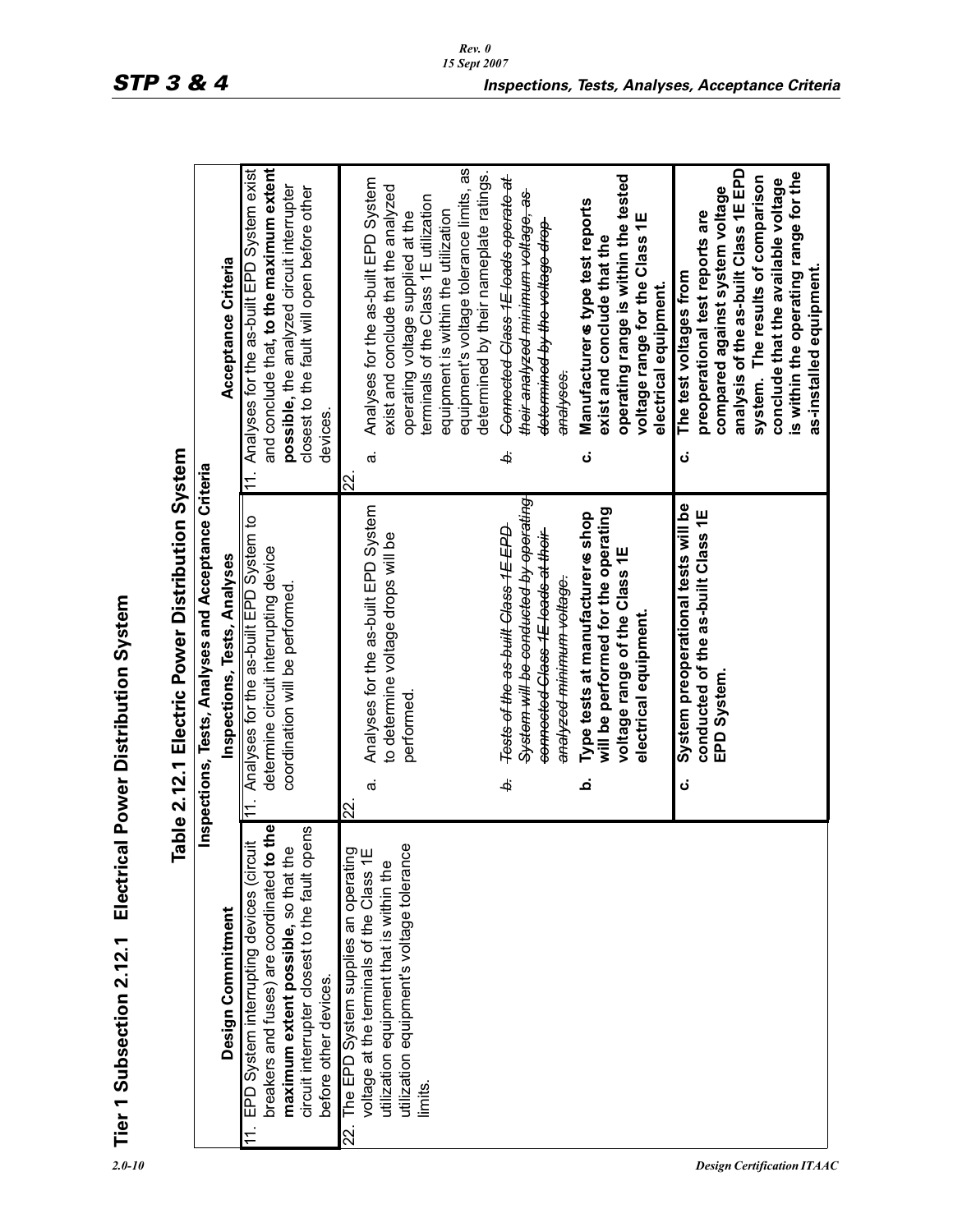| ミミミ<br>$\ddot{\phantom{a}}$ |
|-----------------------------|
| c<br>C<br> <br> <br>        |
|                             |
| $\bar{\mathbf{e}}$<br>i     |

| 1                                                                                           |
|---------------------------------------------------------------------------------------------|
|                                                                                             |
|                                                                                             |
| j                                                                                           |
| í                                                                                           |
|                                                                                             |
| j                                                                                           |
|                                                                                             |
|                                                                                             |
|                                                                                             |
|                                                                                             |
|                                                                                             |
|                                                                                             |
|                                                                                             |
|                                                                                             |
|                                                                                             |
|                                                                                             |
|                                                                                             |
|                                                                                             |
|                                                                                             |
|                                                                                             |
|                                                                                             |
|                                                                                             |
| ֧֧֦֧ׅ֧֧ׅ֧֧֪ׅ֦֧֧֪ׅ֧ׅ֧֪֪֪֪֪֪֪֪֪֪֪֪֪֪֪֪֪֪֪֪֪֪֪֪֪֪֪֪֪֪֚֚֚֚֚֚֚֚֚֚֚֚֚֚֚֚֚֚֚֚֚֚֚֚֚֬֡֡֡֬֓֝֓֜֓֓֜֓֓֓֜ |
|                                                                                             |
|                                                                                             |
|                                                                                             |
| $\overline{\phantom{a}}$                                                                    |
| ί                                                                                           |
|                                                                                             |
|                                                                                             |
| i<br>1                                                                                      |
| ו<br>ו                                                                                      |
| ć                                                                                           |
|                                                                                             |
|                                                                                             |
|                                                                                             |

|                                                                                                   | Acceptance Criteria          | the analyzed circuit interrupter closest to<br>that, to the maximum extent possible,<br>interrupting devices exist and conclude<br>the fault will open before other devices.<br>8. Analyses for the as-built Class 1E DC<br>electrical distribution system circuit |
|---------------------------------------------------------------------------------------------------|------------------------------|--------------------------------------------------------------------------------------------------------------------------------------------------------------------------------------------------------------------------------------------------------------------|
| Inspections, Tests, Analyses and Acceptance Criteria<br>Table 2.12.12 Direct Current Power Supply | Inspections, Tests, Analyses | 8. Analyses for the as-built Class 1E DC<br>determine circuit interrupting device<br>electrical distribution system to<br>coordination will be performed.                                                                                                          |
| Tier 1 Subsection 2.2.2 Direct Current Power Supply                                               | Design Commitment            | system circuit interrupting devices (circuit<br>the maximum extent possible, so that<br>breakers and fuses) are coordinated to<br>the circuit interrupter closest to the fau<br>8. Class 1E DC electrical distribution<br>opens before other devices.              |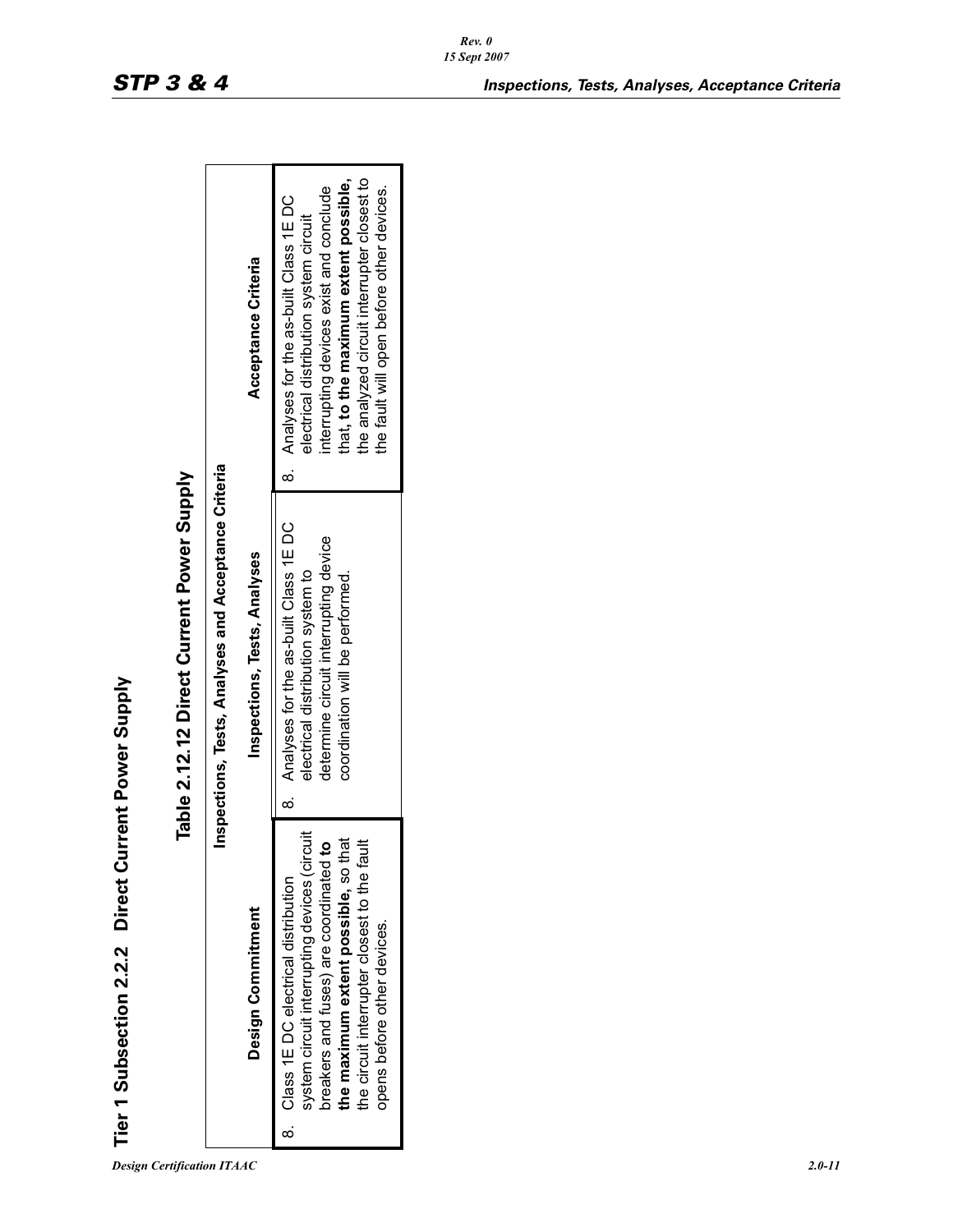| í                    |
|----------------------|
| ś                    |
|                      |
|                      |
|                      |
|                      |
|                      |
|                      |
|                      |
|                      |
| $\ddot{\phantom{a}}$ |
|                      |
|                      |
| ֧֧֧֚֚֚֚֚֚֚֟֓׆֧֛֧֚    |
|                      |
|                      |
|                      |
|                      |
|                      |
|                      |
|                      |
|                      |
|                      |
|                      |
|                      |
|                      |
|                      |
|                      |
|                      |
| ノコンロニュ               |
|                      |
|                      |
| $\ddot{a}$           |
| ľ,                   |
|                      |
|                      |
|                      |
|                      |
|                      |
|                      |
| . 7717               |
|                      |
|                      |
|                      |
|                      |
|                      |
|                      |
|                      |
|                      |
|                      |
|                      |
|                      |
| Ī                    |
|                      |
|                      |
| ï.                   |
|                      |
|                      |
|                      |
|                      |
|                      |
| $\frac{p}{p}$        |

| <b>Direct Co</b><br><b>Table</b><br>Tier 1 Subsection 2.2.13                         | 2.12.12 Direct Current Power Supply (Continued)<br>urrent Power Supply                      |                                                                                                    |
|--------------------------------------------------------------------------------------|---------------------------------------------------------------------------------------------|----------------------------------------------------------------------------------------------------|
|                                                                                      | Inspections, Tests, Analyses and Acceptance Criteria                                        |                                                                                                    |
| Design Commitment                                                                    | Inspections, Tests, Analyses                                                                | Acceptance Criteria                                                                                |
| The Class 1E DC electrical distribution<br>$\pm$                                     |                                                                                             |                                                                                                    |
| system supplies an operating voltage at<br>the terminals of the Class 1E utilization | Analyses for the as-built Class 1EDC<br>electrical distribution system to<br>$\dot{\sigma}$ | electrical distribution system exist and<br>Analyses for the as-built Class 1EDC<br>$\dot{\sigma}$ |
| equipment that is within the utilization                                             | determine system voltage drops will                                                         | conclude that the analyzed operating                                                               |
| equipment's voltage tolerance limits.                                                | be performed                                                                                | voltage supplied at the terminals of                                                               |
|                                                                                      |                                                                                             | the Class 1E utilization equipment is<br>within the utilization equipment's                        |
|                                                                                      |                                                                                             | voltage tolerance limits, as                                                                       |
|                                                                                      |                                                                                             | determined by their nameplate                                                                      |
|                                                                                      | Tests of the as built Class 1E DC<br>نه<br>خا                                               | Connected as built Class 1E loads<br>ratings.<br>ą.                                                |
|                                                                                      | <del>system will be conducted by operating</del>                                            | <del>operate at less than or equal to the</del>                                                    |
|                                                                                      | connected Class 1E loads at less than                                                       | <del>minimum allowable battery voltage</del>                                                       |
|                                                                                      | <del>or equal to the minimum allowable</del>                                                | and at greater than or equal to the                                                                |
|                                                                                      | battery voltage and at greater than or                                                      | maximum battery charging voltage.                                                                  |
|                                                                                      | <del>equal to the maximum battery</del>                                                     |                                                                                                    |
|                                                                                      | charging voltage.                                                                           |                                                                                                    |
|                                                                                      | Type tests at manufacturer & shop<br>م                                                      | Manufacturer & type test reports<br>نم                                                             |
|                                                                                      | will be performed for the operating                                                         | exist and conclude that the                                                                        |
|                                                                                      | voltage range of the Class 1EDC                                                             | operating range is within the tested                                                               |
|                                                                                      | electrical equipment                                                                        | voltage range for the Class 1E DC                                                                  |
|                                                                                      |                                                                                             | electrical equipment.                                                                              |
|                                                                                      | System preoperational tests will be<br>ن                                                    | The test voltages from<br>ن<br>ن                                                                   |
|                                                                                      | conducted on the as-built Class 1E                                                          | preoperational test reports are                                                                    |
|                                                                                      | DC system                                                                                   | compared against system voltage                                                                    |
|                                                                                      |                                                                                             | analysis of the as-built Class 1E                                                                  |
|                                                                                      |                                                                                             | EPD system. The results of                                                                         |
|                                                                                      |                                                                                             | comparison conclude that the                                                                       |
|                                                                                      |                                                                                             | available voltage is within the                                                                    |
|                                                                                      |                                                                                             | operating range for the as-installed                                                               |
|                                                                                      |                                                                                             | DC equipment.                                                                                      |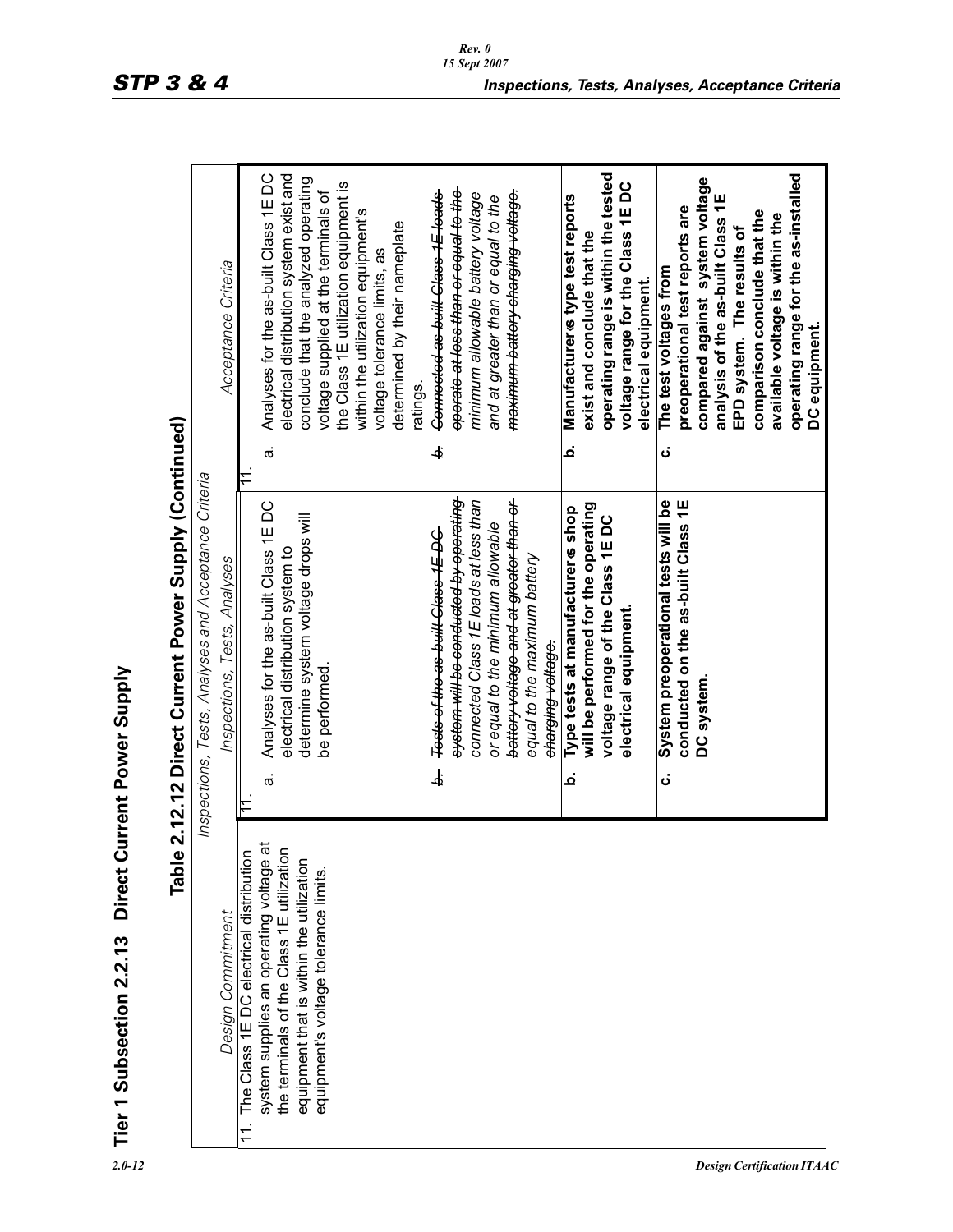| í                         |
|---------------------------|
|                           |
|                           |
|                           |
|                           |
|                           |
|                           |
| Ĺ                         |
|                           |
|                           |
|                           |
|                           |
|                           |
|                           |
|                           |
|                           |
| l                         |
| ֧֖֚֚֚֚֚֚֝<br>֧֚֝<br>֧֚֚֚֝ |
| ŗ                         |
|                           |
|                           |
|                           |
| ľ                         |
| י                         |
| ֠                         |
|                           |
| ຸ                         |
|                           |
| ţ                         |
|                           |
|                           |
|                           |
|                           |
| ļ                         |
|                           |
|                           |
|                           |
|                           |
|                           |
|                           |
|                           |
|                           |
|                           |
|                           |
|                           |
|                           |
| i                         |

|                                                 |                                                      | Acceptance Criteria          | interrupting devices (circuit breakers and<br>the analyzed circuit interrupter closest to<br>that, to the maximum extent possible,<br>the fault will open before other devices.<br>10. Analyses for the as-built Class 1E Vital<br>fuses) coordination exist and conclude<br>AC Power Supply system circuit |
|-------------------------------------------------|------------------------------------------------------|------------------------------|-------------------------------------------------------------------------------------------------------------------------------------------------------------------------------------------------------------------------------------------------------------------------------------------------------------|
| Table 2.12.14 Vital AC Power Supply             | Inspections, Tests, Analyses and Acceptance Criteria | Inspections, Tests, Analyses | distribution system to determine circuit<br>interrupting device coordination will be<br>10. Analyses for the as-built Class 1E<br>performed.                                                                                                                                                                |
| Tier 1 Subsection 2.12.14 Vital AC Power Supply |                                                      | Design Commitment            | interrupting devices (circuit breakers and<br>٤<br>10. Class 1E Vital AC Power Supply system<br>fuses) are coordinated to the maximu<br>interrupter closest to the fault opens<br>extent possible, so that the circuit<br>before other devices.                                                             |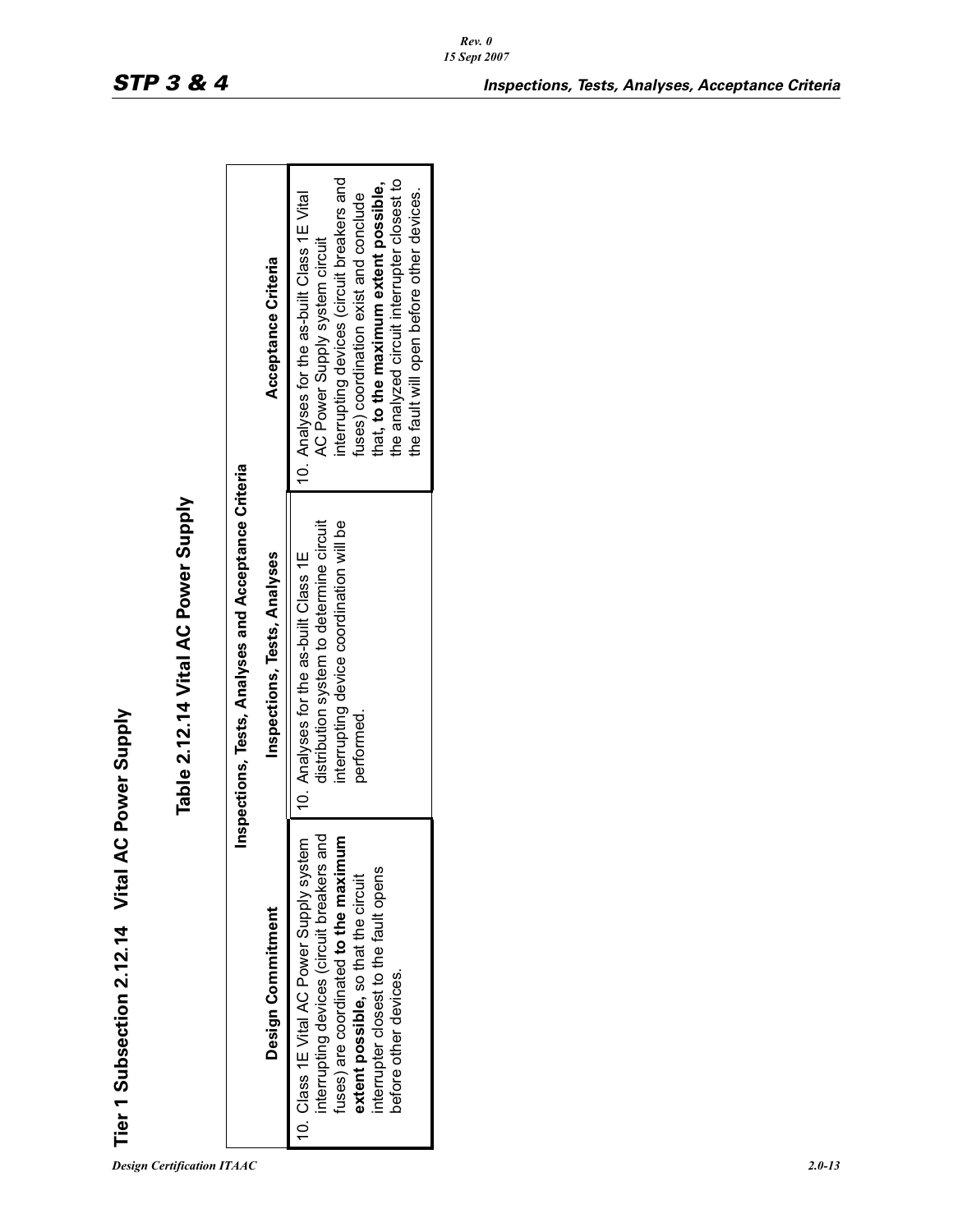| $\overline{ }$<br>ſ                                                   |
|-----------------------------------------------------------------------|
|                                                                       |
| $\frac{1}{2}$                                                         |
| į                                                                     |
| )<br>1                                                                |
|                                                                       |
|                                                                       |
| てくちょう うらく                                                             |
|                                                                       |
|                                                                       |
|                                                                       |
|                                                                       |
|                                                                       |
| こうれい<br>د∟ ا د∠                                                       |
|                                                                       |
|                                                                       |
|                                                                       |
|                                                                       |
|                                                                       |
| ֧֖֚֚֚֚֚֚֚֚֚֝֝֝֝֝֝֝֝֟֬֝<br>֧֧֧֧֧֢ׅ֧֧֧֚֚֚֚֚֚֚֚֚֚֚֚֚֚֚֚֚֚֚֚֚֚֚֚֚֚֝֝֝֬֘֝֬ |
|                                                                       |
|                                                                       |
| j                                                                     |
|                                                                       |
| י<br>יו<br>$\frac{1}{2}$                                              |

| ı<br>l                                                                                       |
|----------------------------------------------------------------------------------------------|
|                                                                                              |
| ֧֧֧֧֧֧֧֧֦֧֧֦֧֧֦֧֚֚֚֚֚֚֚֚֚֚֚֚֚֚֚֚֚֚֚֚֚֚֚֚֚֚֚֚֚֬֝֓֕֟֓֓֓֓֓֓֓֓֡                                  |
| ;                                                                                            |
|                                                                                              |
|                                                                                              |
|                                                                                              |
|                                                                                              |
|                                                                                              |
|                                                                                              |
|                                                                                              |
|                                                                                              |
| ֖֖֧ׅ֧ׅ֧ׅ֧ׅ֧֧ׅ֧֧ׅ֧֧֧֧֪ׅ֧֪֪֪֪֪֪֪֪֪֪֪֪֪֪֪֪֪֪֪֪֪֪֪֪֪֪֪֪֚֚֚֚֚֚֚֚֚֚֚֚֚֚֚֚֚֚֚֚֚֚֡֝֝֝֬֜֓֝֬֜֓֝֬֜֓֝֬֝֬ |
|                                                                                              |
|                                                                                              |
|                                                                                              |
|                                                                                              |
|                                                                                              |
|                                                                                              |
|                                                                                              |
|                                                                                              |
|                                                                                              |
|                                                                                              |
| しっし                                                                                          |
| !<br>!                                                                                       |
| Ι                                                                                            |
|                                                                                              |
| ֦֧֦֧֦֧֦֧֦֧֦֧֦֧֦֧֦֧֦֧֦֧֦֧֦֧֦֧֦֧֬֕                                                             |
|                                                                                              |
| ֕                                                                                            |

| Tier 1 Subsection 2.12.15 Instrument and Control Power Supply                                                                                                                                                                                          |   | Table 2.12.15 Instrument and Control Power Supply                                                                                        |                                                                                                                                                                                                                                                                                                                             |
|--------------------------------------------------------------------------------------------------------------------------------------------------------------------------------------------------------------------------------------------------------|---|------------------------------------------------------------------------------------------------------------------------------------------|-----------------------------------------------------------------------------------------------------------------------------------------------------------------------------------------------------------------------------------------------------------------------------------------------------------------------------|
|                                                                                                                                                                                                                                                        |   | Inspections, Tests, Analyses and Acceptance Criteria                                                                                     |                                                                                                                                                                                                                                                                                                                             |
| Design Commitment                                                                                                                                                                                                                                      |   | Inspections, Tests, Analyses                                                                                                             | Acceptance Criteria                                                                                                                                                                                                                                                                                                         |
| possible, so that the circuit interrupter<br>9. Class 1E Instrument and Control Pow<br>coordinated to the maximum extent<br>closest the fault opens before other<br>Supply system interrupting devices<br>(circuit breakers and fuses) are<br>devices. | ψ | distribution system to determine circuit<br>interrupting device coordination will be<br>Analyses for the as-built Class 1E<br>performed. | system circuit interrupting devices (circuit<br>interrupter closest to the fault will open<br>breakers and fuses) coordination exist<br>Instrument and Control Power Supply<br>extent possible, the analyzed circuit<br>and conclude that, to the maximum<br>9. Analyses for the as-built Class 1E<br>before other devices. |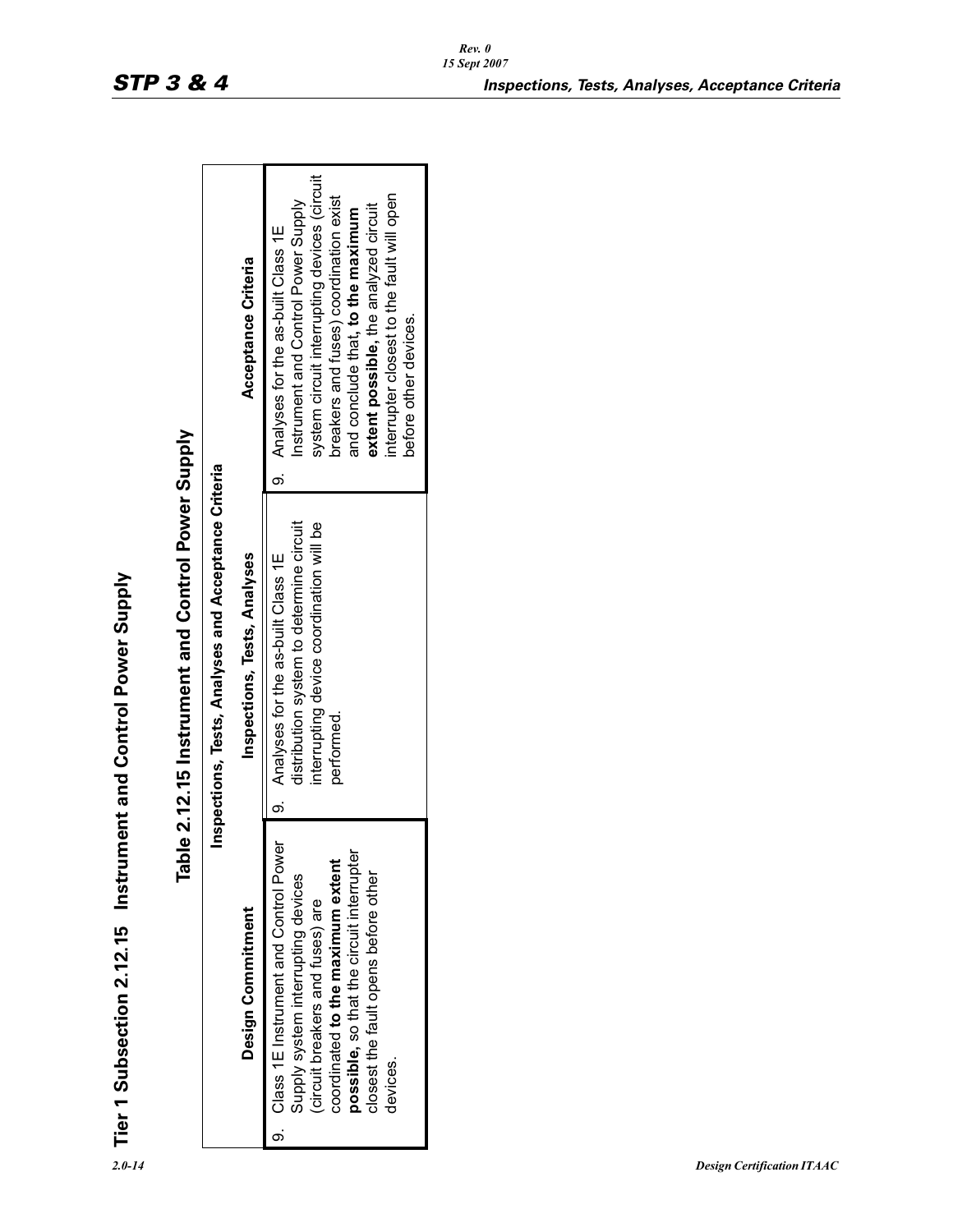## **Tier 1 Subsection 2.14.8 Flammability Control System**

STD DEP T1 2.14-1

The Flammability Control System (FCS) was eliminated in accordance with page B-17 (Table 2.14.8) of ABWR Licensing Topical Report NEDE-33330P, "Advanced Boiling Water Reactor (ABWR) Hydrogen Recombiner Requirements Elimination," dated, May 2007. The information in the Licensing Topical Report is incorporated by reference.

### **Tier 1 Subsection 2.15.5 HVAC System**

STD DEP T1 2.14-1

The Flammability Control System (FCS) was eliminated in accordance with page B-20 (Table 2.15.5c) of ABWR Licensing Topical Report NEDE-33330P, "Advanced Boiling Water Reactor (ABWR) Hydrogen Recombiner Requirements Elimination," dated, May 2007. The information in the Licensing Topical Report is incorporated by reference.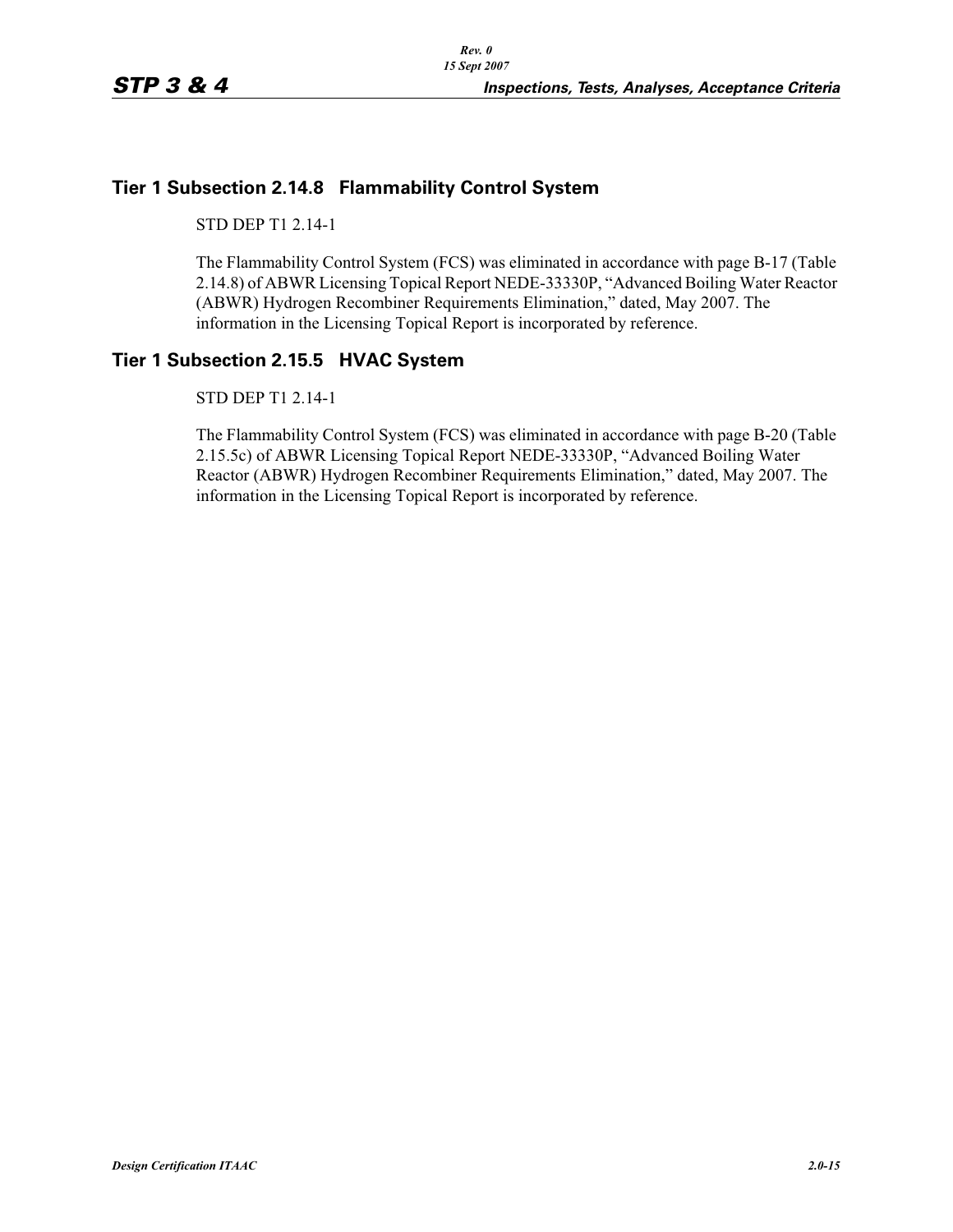|                     | lnsp                                                                                                                                                                                                                                                                                                                                                 |                    | ections, Tests, Analyses and Acceptance Criteria<br>Table 3.4 Instrumentation and Control                                                                                                                                                                                                                                                                          |                     |                                                                                                                                                                                                                      |
|---------------------|------------------------------------------------------------------------------------------------------------------------------------------------------------------------------------------------------------------------------------------------------------------------------------------------------------------------------------------------------|--------------------|--------------------------------------------------------------------------------------------------------------------------------------------------------------------------------------------------------------------------------------------------------------------------------------------------------------------------------------------------------------------|---------------------|----------------------------------------------------------------------------------------------------------------------------------------------------------------------------------------------------------------------|
|                     | Design Commitment                                                                                                                                                                                                                                                                                                                                    |                    | Inspections, Tests, Analyses                                                                                                                                                                                                                                                                                                                                       |                     | Acceptance Criteria                                                                                                                                                                                                  |
|                     | <b>Safety System Logic and Control</b>                                                                                                                                                                                                                                                                                                               |                    |                                                                                                                                                                                                                                                                                                                                                                    |                     |                                                                                                                                                                                                                      |
| $\dot{\mathcal{E}}$ | The <del>DTM, TLU</del> equipment implementing the DTF, TLF,<br>and SLUs equipment implementing the DTF and SLF<br>respective divisional Class 1E AC sources. The <b>DTMs</b><br>instrumentation divisions are powered from their<br>and OLUs for RPS and MSIV in each of the four                                                                   | م<br>ω<br>$\omega$ | test signal to the I&C equipment in only one Class<br>nspection of the as-installed Class 1E divisions in<br>Tests will be performed on SSLC-by providing a<br>E division at a time.                                                                                                                                                                               | $\vec{\sigma}$<br>က | The test signal exists only in the Class 1E<br>division under test in SSLC.                                                                                                                                          |
|                     | for ESF <del>4 and ESF 2</del> in Divisions I, II, and III are powered<br>are is the equipment implementing the ESF <del>DTMs</del> DTF<br>from their respective divisional Class 1E DC sources, as<br>between Class 1E divisions and between Class 1E<br>in Division IV. In SSLC, independence is provided<br>divisions and non-Class 1E equipment. |                    | SSLC will be performed.                                                                                                                                                                                                                                                                                                                                            | م                   | Physical separation or electrical isolation exists<br>isolation exists between Class 1E divisions.<br>between these Class 1E divisions and non-<br>In SSLC, physical separation or electrical<br>Class 1E equipment. |
| 4                   | SSLC provides the following bypass functions:<br>Division-of-sensors bypass<br>œ                                                                                                                                                                                                                                                                     | 4.                 | Tests will be performed on the as-built SSLC as follows:<br>a(1) Place one division of sensors in bypass. Apply a                                                                                                                                                                                                                                                  | 4                   | Results of bypass tests are as follows:                                                                                                                                                                              |
|                     | ESF output channel bypass, where applied<br>Trip logic output bypass<br>.<br>ف<br>ن                                                                                                                                                                                                                                                                  |                    | trip test signal in place of each sensed parameter<br>equipment component that implements a TLF<br>other division, one division at a time. Monitor the<br>redundant trip signal for each parameter in each<br>voted trip output <del>at</del> from each <del>TLU and SLU</del><br>that is bypassed. At the same time, apply a<br>or SLF. Repeat for each division. |                     | Bypass status is indicated in main control room.<br>a(1) No trip change occurs at the voted trip output of<br>component that implements a TLF or SLF.<br>from each <del>TLU and SLU e</del> quipment                 |
|                     |                                                                                                                                                                                                                                                                                                                                                      | a(2)               | other division in division-of-sensors bypass, one at<br>For each division in bypass, attempt to place each<br>a time.                                                                                                                                                                                                                                              |                     | a(2) Each division not bypassed cannot be placed in<br>status in main control room indicates only one<br>bypass, as indicated at OLU output; bypass<br>division of sensors is bypassed.                              |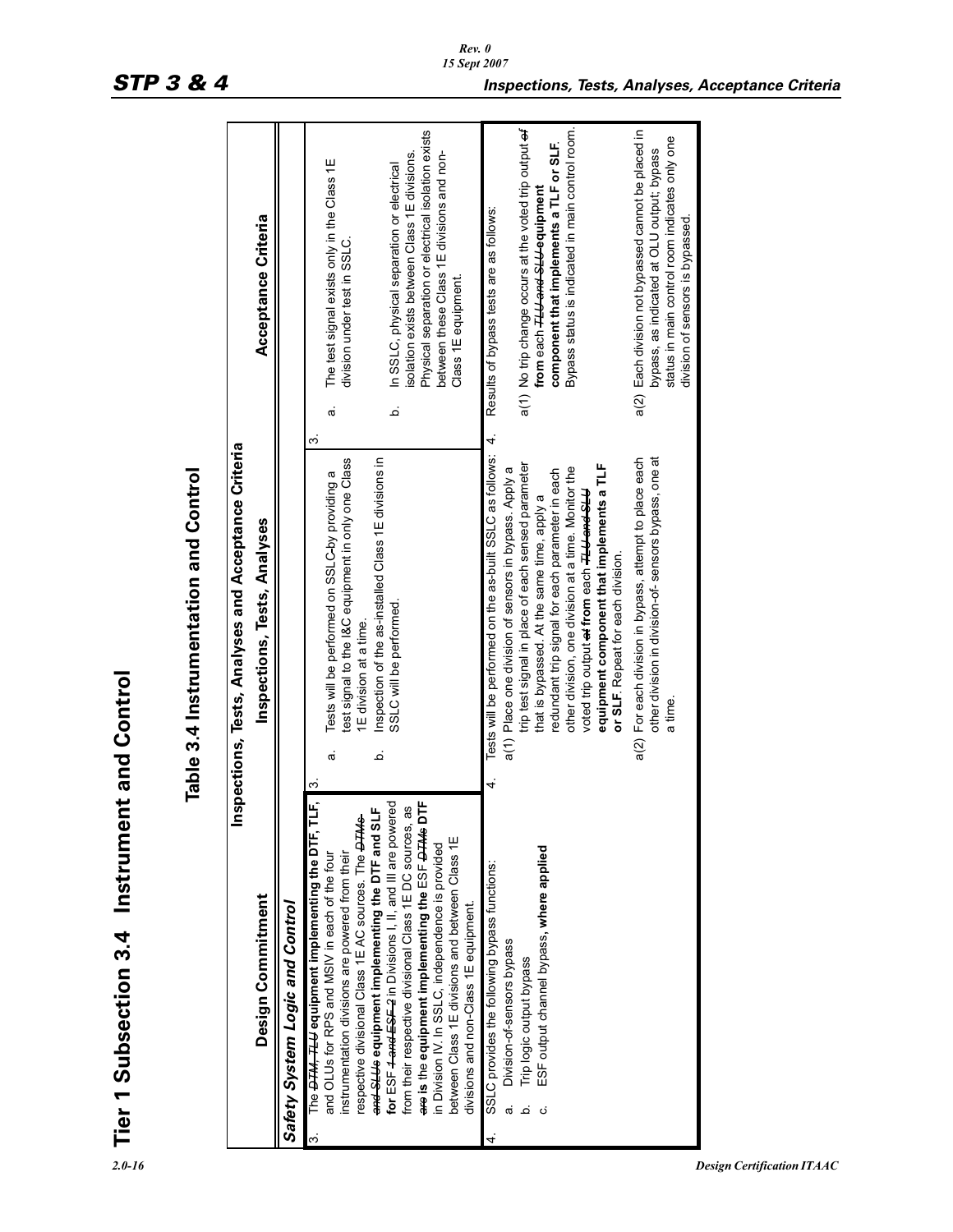|                   | ections, Tests, Analyses and Acceptance Criteria<br>Table 3.4 Instrumentation and Control<br>lnsp                                                                                                                                                                                                                                                                                                                                                                                          |                                                                                                                                                                                                                                                                                                                   |
|-------------------|--------------------------------------------------------------------------------------------------------------------------------------------------------------------------------------------------------------------------------------------------------------------------------------------------------------------------------------------------------------------------------------------------------------------------------------------------------------------------------------------|-------------------------------------------------------------------------------------------------------------------------------------------------------------------------------------------------------------------------------------------------------------------------------------------------------------------|
| Design Commitment | Inspections, Tests, Analyses                                                                                                                                                                                                                                                                                                                                                                                                                                                               | Acceptance Criteria                                                                                                                                                                                                                                                                                               |
| (continued)       | 4.<br>(continued)<br>4.                                                                                                                                                                                                                                                                                                                                                                                                                                                                    | (continued)                                                                                                                                                                                                                                                                                                       |
|                   | trip output at the RPS OLU. Operate manual auto-<br>isolation test switch. Monitor the trip output at the<br>Operate manual auto-trip test switch. Monitor the<br>b(1) Place one division in trip-logic-output bypass.<br>MSIV OLU. Repeat for each division                                                                                                                                                                                                                               | RPS OLU or MSIV OLU, respectively. Bypass<br>b(1) No trip change occurs at the trip output of the<br>status is indicated in main control room.                                                                                                                                                                    |
|                   | other divisions in trip-logic- output bypass, one at a<br>b(2) For each division in bypass, attempt to place the                                                                                                                                                                                                                                                                                                                                                                           | b(2) Each division not bypassed cannot be placed in<br>status in main control room indicates only one<br>bypass, as indicated at OLU output; bypass<br>trip logic output is bypassed.                                                                                                                             |
|                   | signal at <del>voted 2 out of 2</del> output <del>in RMU area f</del> rom<br>equipment implementing a SLF in each division.<br>SLUS IF, restore power, then remove power from<br>Remove power from equipment performing one<br>c(4) Apply common test signal to any one pair of eter-<br>equipment performing the ECF in local areas.<br>test for all pairs of eleral SLUs redundant sets of<br>equipment performing other SLU SLF Repeat<br>SLU redundant SLF signal inputs. Monitor test | state-initiate the system function when power<br>Monitored test output signal does not change<br>is removed from either SLU the equipment<br>performing any single SLF. Bypass status<br>performing the SLF are indicated in main<br>and loss of power to SLU-equipment<br>control room.<br>£                     |
|                   | <del>o(2)</del> <del>Disablo auto bypass circuit in bypass unit. Repeat test</del><br><del>o(1), but operate manual ESF loop bypass switch for-</del><br>each affected loop.                                                                                                                                                                                                                                                                                                               | <del>o(2) Monitored test output signal is lost when power</del><br><del>Bypass status, auto bypass inoporable, and</del><br><del>is removed from either SLU, but is restored</del><br>loss of power to SLU are indicated in main<br><del>when manual bypass switch is operated.</del><br><del>control room.</del> |